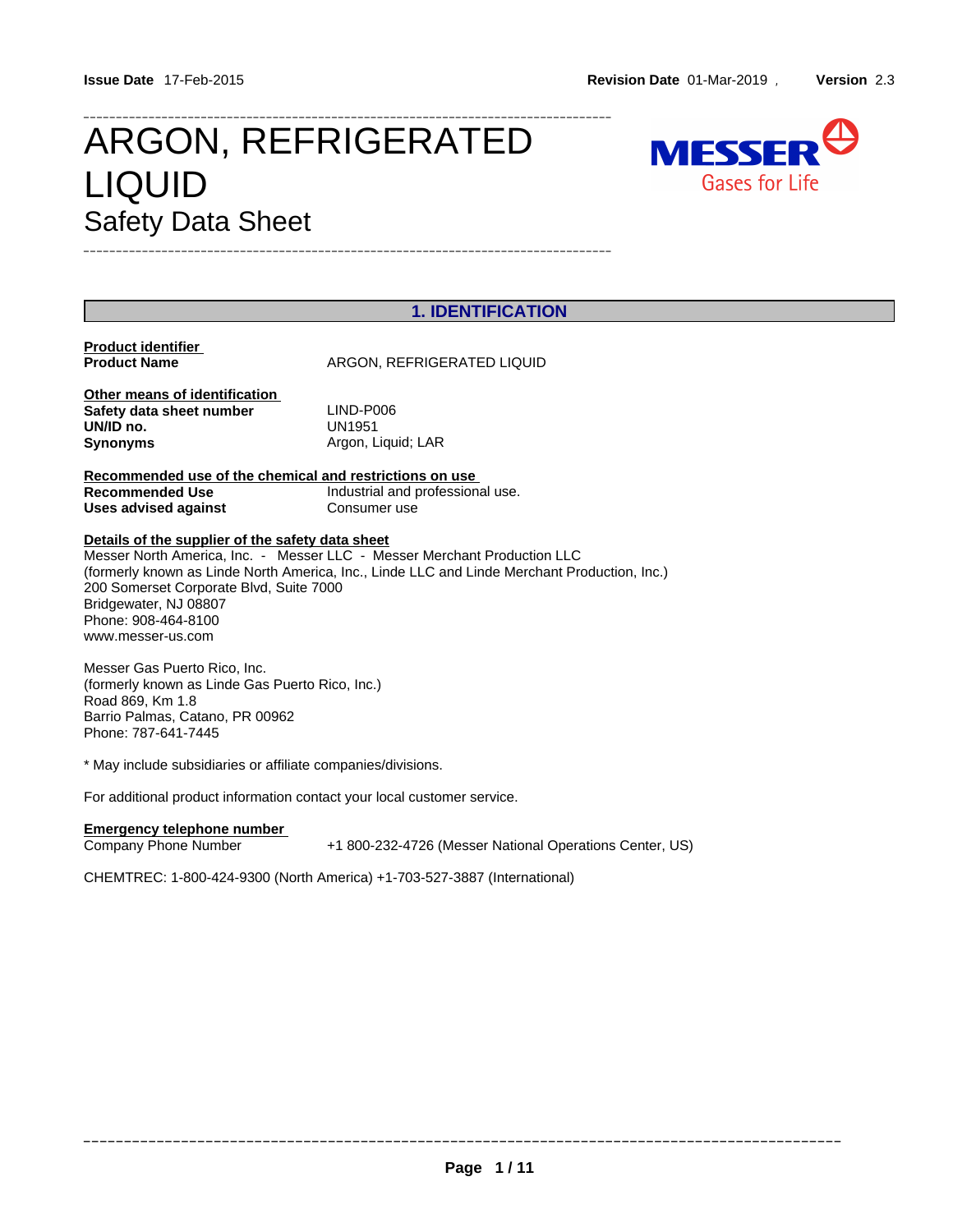# **2. HAZARDS IDENTIFICATION**

## **Classification**

This chemical is considered hazardous by the 2012 OSHA Hazard Communication Standard (29 CFR 1910.1200).

| הו<br>юа:<br>suit<br>ш. | uao |
|-------------------------|-----|
| <b>Sin</b><br>ու        | נ ט |

#### **Label elements**



**Signal word Warning**

#### **Hazard Statements**

Contains refrigerated gas; may cause cryogenic burns or injury May displace oxygen and cause rapid suffocation

# **Precautionary Statements - Prevention**

Do not handle until all safety precautions have been read and understood Use and store only outdoors or in a well ventilated place Wear cold insulating gloves, face shield, and eye protection Use a backflow preventive device in piping Do NOT change or force fit connections Close valve after each use and when empty Always keep container in upright position

## **Precautionary Statements - Response**

IF INHALED: Remove person to fresh air and keep comfortable for breathing. Get medical attention/advice. IF ON SKIN:. Thaw frosted parts with lukewarm water. Do not rub affected area. Get immediate medical advice/attention.

#### **Hazards not otherwise classified (HNOC)**

Not applicable

# **3. COMPOSITION/INFORMATION ON INGREDIENTS**

| <b>Chemical Name</b> | S No.                   | olume <sup>v</sup> | Chemical |
|----------------------|-------------------------|--------------------|----------|
|                      | - AS '                  | -70                | Formula  |
| ARGON                | $\sim$<br>∽<br>AAC<br>◡ | -99                | ┒        |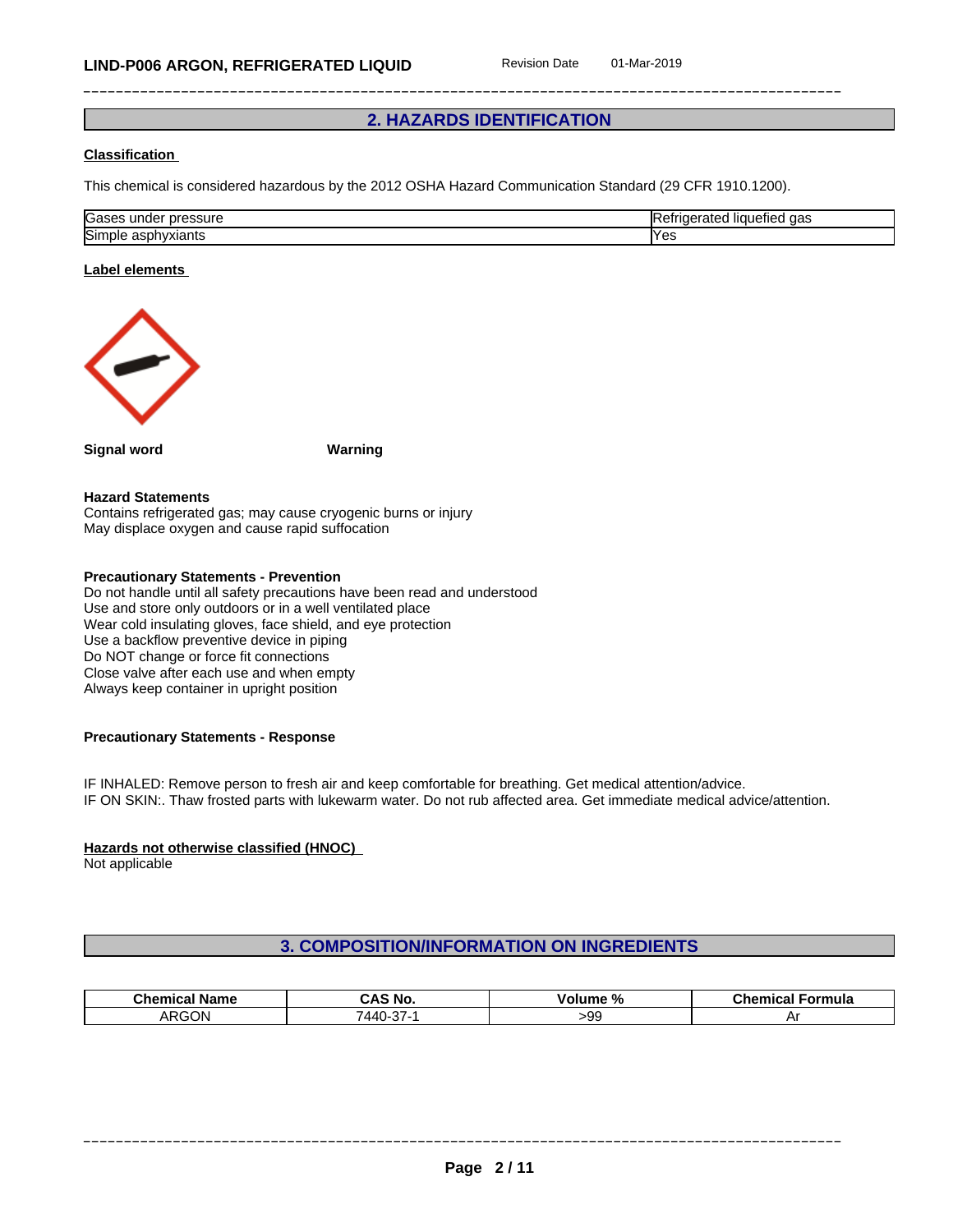# **4. FIRST AID MEASURES**

#### **Description of first aid measures**

| <b>General advice</b>                                       | Show this safety data sheet to the doctor in attendance.                                                                                                                                                                                                                                                                                                                                                                                                                                                                                                                                          |
|-------------------------------------------------------------|---------------------------------------------------------------------------------------------------------------------------------------------------------------------------------------------------------------------------------------------------------------------------------------------------------------------------------------------------------------------------------------------------------------------------------------------------------------------------------------------------------------------------------------------------------------------------------------------------|
| <b>Inhalation</b>                                           | Remove to fresh air and keep comfortable for breathing. If breathing is difficult, give<br>oxygen. If breathing has stopped, give artificial respiration. Get medical attention<br>immediately.                                                                                                                                                                                                                                                                                                                                                                                                   |
| <b>Skin contact</b>                                         | For dermal contact or suspected frostbite, remove contaminated clothing and flush affected<br>areas with lukewarm water. DO NOT USE HOT WATER. A physican should see the<br>patient promptly if contact with the product has resulted in blistering of the dermal surface<br>or in deep tissue freezing.                                                                                                                                                                                                                                                                                          |
| Eye contact                                                 | If frostbite is suspected, flush eyes with cool water for 15 minutes and obtain immediate<br>medical attention.                                                                                                                                                                                                                                                                                                                                                                                                                                                                                   |
| Ingestion                                                   | Not an expected route of exposure.                                                                                                                                                                                                                                                                                                                                                                                                                                                                                                                                                                |
| Self-protection of the first aider                          | RESCUE PERSONNEL SHOULD BE EQUIPPED WITH SELF-CONTAINED BREATHING<br>APPARATUS.                                                                                                                                                                                                                                                                                                                                                                                                                                                                                                                   |
| Most important symptoms and effects, both acute and delayed |                                                                                                                                                                                                                                                                                                                                                                                                                                                                                                                                                                                                   |
| <b>Symptoms</b>                                             | Simple asphyxiant. May cause suffocation by displacing the oxygen in the air. Exposure to<br>oxygen-deficient atmosphere (<19.5%) may cause dizziness, drowsiness, nausea,<br>vomiting, excess salivation, diminished mental alertness, loss of consciousness and death.<br>Exposure to atmospheres containing 8-10% or less oxygen will bring about<br>unconsciousness without warning and so quickly that the individuals cannot help or protect<br>themselves. Lack of sufficient oxygen may cause serious injury or death. Contact with<br>evaporating liquid may cause cold burns/frostbite. |
|                                                             |                                                                                                                                                                                                                                                                                                                                                                                                                                                                                                                                                                                                   |

#### **Indication of any immediate medical attention and special treatment needed**

**Note to physicians** Treat symptomatically.

# **5. FIRE-FIGHTING MEASURES**

#### **Suitable extinguishing media**

Use extinguishing measures that are appropriate to local circumstances and the surrounding environment.

Unsuitable extinguishing media None.

#### **Specific extinguishing methods**

Continue to cool fire exposed cylinders until flames are extinguished. Damaged cylinders should be handled only by specialists.

# **Specific hazards arising from the chemical**

Non-flammable gas. Cylinders may rupture under extreme heat.

#### **Protective equipment and precautions for firefighters**

As in any fire, wear self-contained breathing apparatus pressure-demand, NIOSH (approved or equivalent) and full protective gear.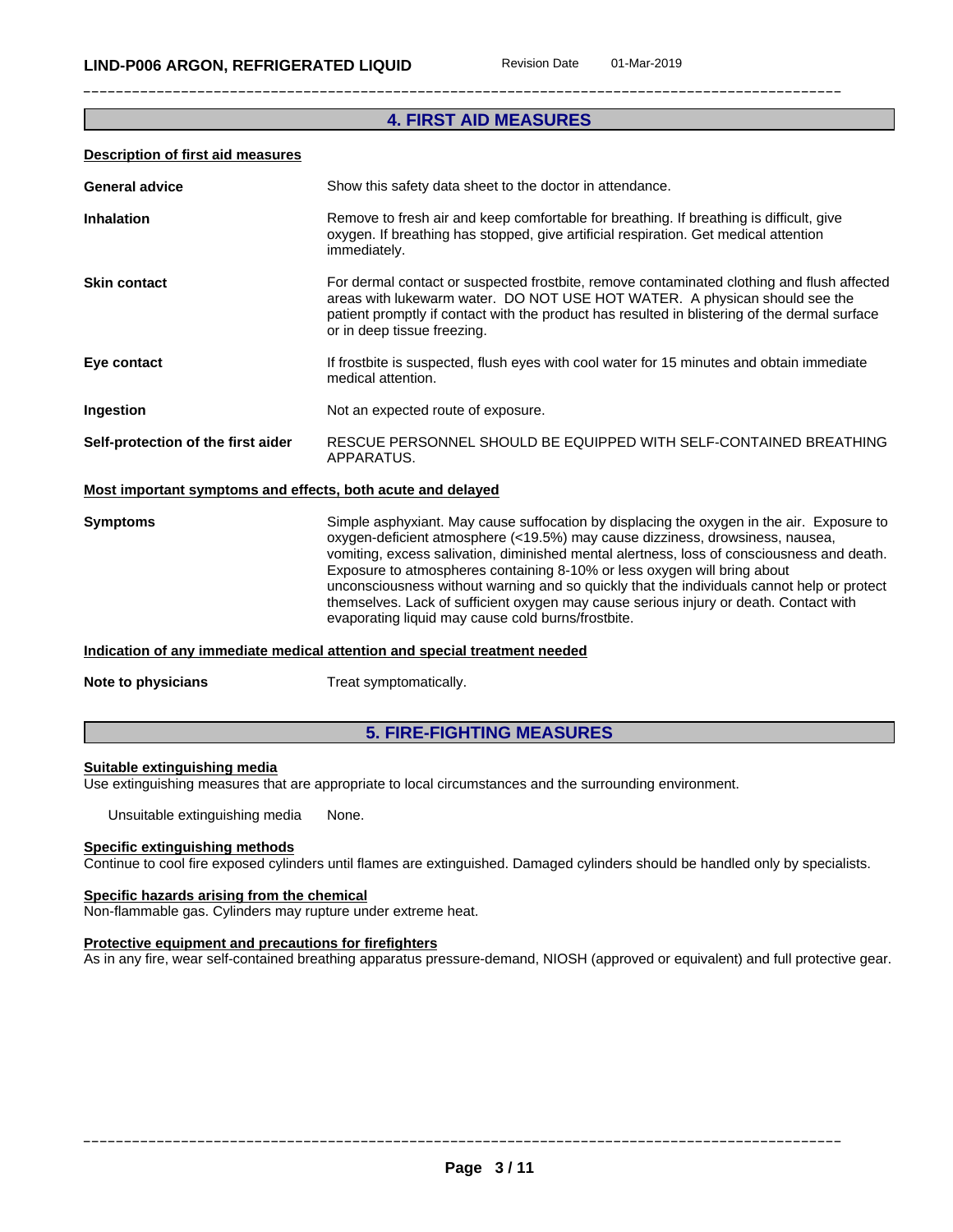# **6. ACCIDENTAL RELEASE MEASURES**

# **Personal precautions, protective equipment and emergency procedures**

| <b>Personal precautions</b>                          | Evacuate personnel to safe areas. Ensure adequate ventilation, especially in confined<br>areas. Monitor oxygen level. Wear self-contained breathing apparatus when entering area<br>unless atmosphere is proved to be safe. Use personal protection recommended in Section<br>8. |
|------------------------------------------------------|----------------------------------------------------------------------------------------------------------------------------------------------------------------------------------------------------------------------------------------------------------------------------------|
| <b>Other Information</b>                             | When in contact with refrigerated/cryogenic liquids, many materials become brittle and are<br>likely to break without warning.                                                                                                                                                   |
| <b>Environmental precautions</b>                     |                                                                                                                                                                                                                                                                                  |
| <b>Environmental precautions</b>                     | Prevent spreading of vapors through sewers, ventilation systems and confined areas.                                                                                                                                                                                              |
| Methods and material for containment and cleaning up |                                                                                                                                                                                                                                                                                  |
| <b>Methods for containment</b>                       | Stop the flow of gas or remove cylinder to outdoor location if this can be done without risk.<br>If leak is in container or container valve, contact the appropriate emergency telephone<br>number in Section 1 or call your closest Messer location.                            |
| Methods for cleaning up                              | Return cylinder to Messer or an authorized distributor. Return Portable Cryogenic Container<br>to Messer or an authorized distributor.                                                                                                                                           |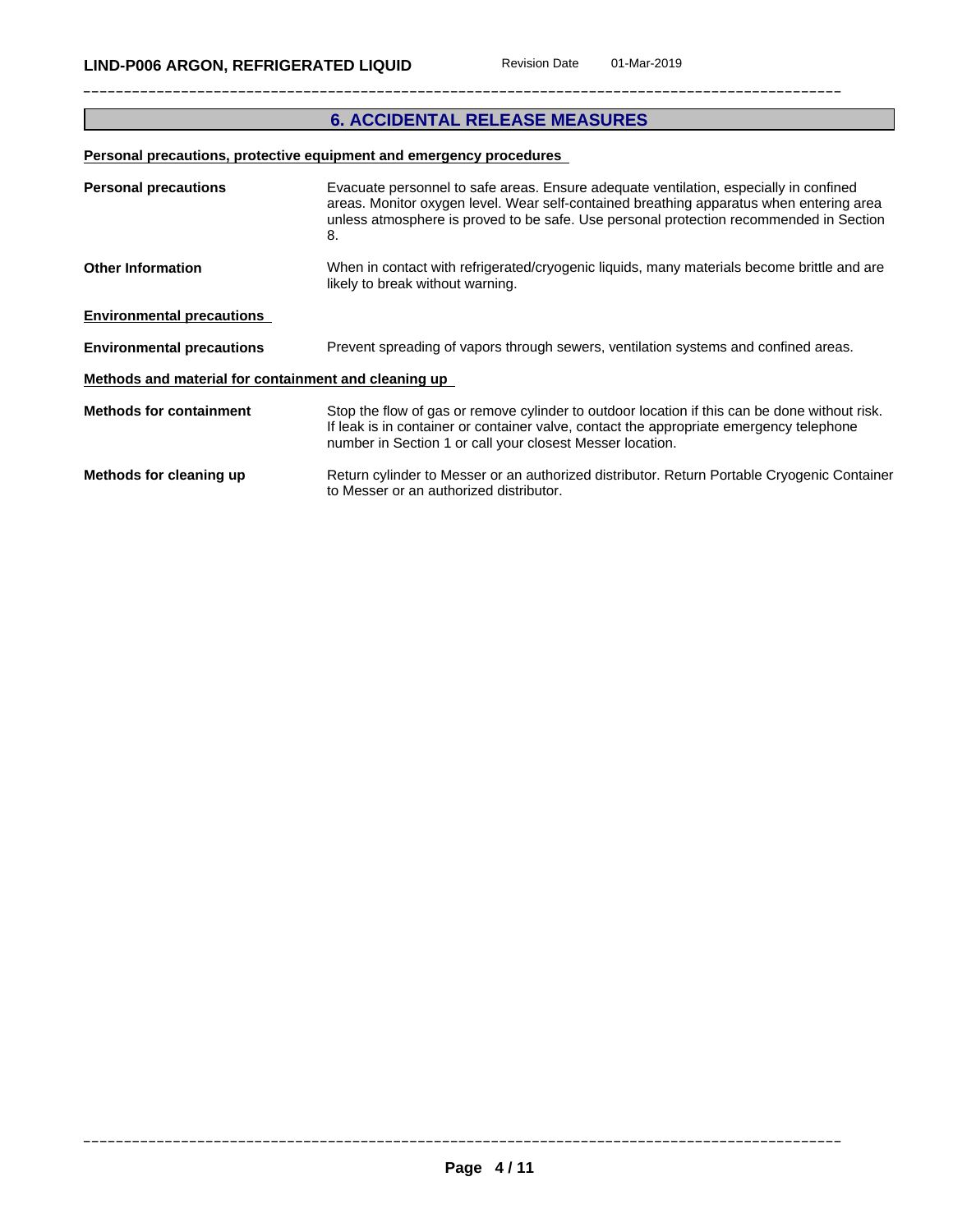# **7. HANDLING AND STORAGE**

# **Precautions for safe handling**

| Advice on safe handling | Never allow any unprotected part ot the body to touch uninsulated pipes or vessels that<br>contain cold fluids. The extremely cold metal will cause moist flesh to stick fast and tear<br>when one attempts to withdraw from it. Do NOT change or force fit connections                                                                                                                                                                                                                                                                                                                                                                                                                                                                                                        |
|-------------------------|--------------------------------------------------------------------------------------------------------------------------------------------------------------------------------------------------------------------------------------------------------------------------------------------------------------------------------------------------------------------------------------------------------------------------------------------------------------------------------------------------------------------------------------------------------------------------------------------------------------------------------------------------------------------------------------------------------------------------------------------------------------------------------|
|                         | Protect cylinders from physical damage; do not drag, roll, slide or drop. When moving<br>cylinders, even for short distance, use a cart designed to transport cylinders. Never attempt<br>to lift a cylinder by its valve protection cap. Never insert an object (e.g. wrench, screwdriver,<br>pry bar, etc.) into valve cap openings. Doing so may damage valve, causing leak to occur.<br>Use an adjustable strap wrench to remove over-tight or rusted caps. Use only with<br>adequate ventilation. Use a backflow preventive device in piping. Close valve after each<br>use and when empty. If user experiences any difficulty operating cylinder valve discontinue<br>use and contact supplier. Ensure the complete gas system has been checked for leaks<br>before use. |
|                         | Never put cylinders into trunks of cars or unventilated areas of passenger vehicles. Never<br>attempt to refill a compressed gas cylinder without the owner's written consent. Never strike<br>an arc on a compressed gas cylinder or make a cylinder a part of an electrical circuit.                                                                                                                                                                                                                                                                                                                                                                                                                                                                                         |
|                         | Only experienced and properly instructed persons should handle gases under pressure.<br>Always store and handle compressed gas cylinders in accordance with Compressed Gas<br>Association, pamphlet CGA-P1, Safe Handling of Compressed Gases in Containers.                                                                                                                                                                                                                                                                                                                                                                                                                                                                                                                   |
|                         | For additional recommendations consult Compressed Gas Association's Pamphlets AV-5,<br>G-11.1, P-9, P-18, P-1, and Safety Bulletin SB-2.                                                                                                                                                                                                                                                                                                                                                                                                                                                                                                                                                                                                                                       |
|                         | Conditions for safe storage, including any incompatibilities                                                                                                                                                                                                                                                                                                                                                                                                                                                                                                                                                                                                                                                                                                                   |

**Storage Conditions** Store in cool, dry, well-ventilated area of non-combustible construction away from heavily trafficked areas and emergency exits. Keep at temperatures below 52°C / 125°F. Cylinders should be stored upright with valve protection cap in place and firmly secured to prevent falling. Use a "first in-first out" inventory system to prevent full cylinders from being stored for excessive periods of time. Full and empty cylinders should be segregrated. Stored containers should be periodically checked for general condition and leakage.

**Incompatible materials** None known.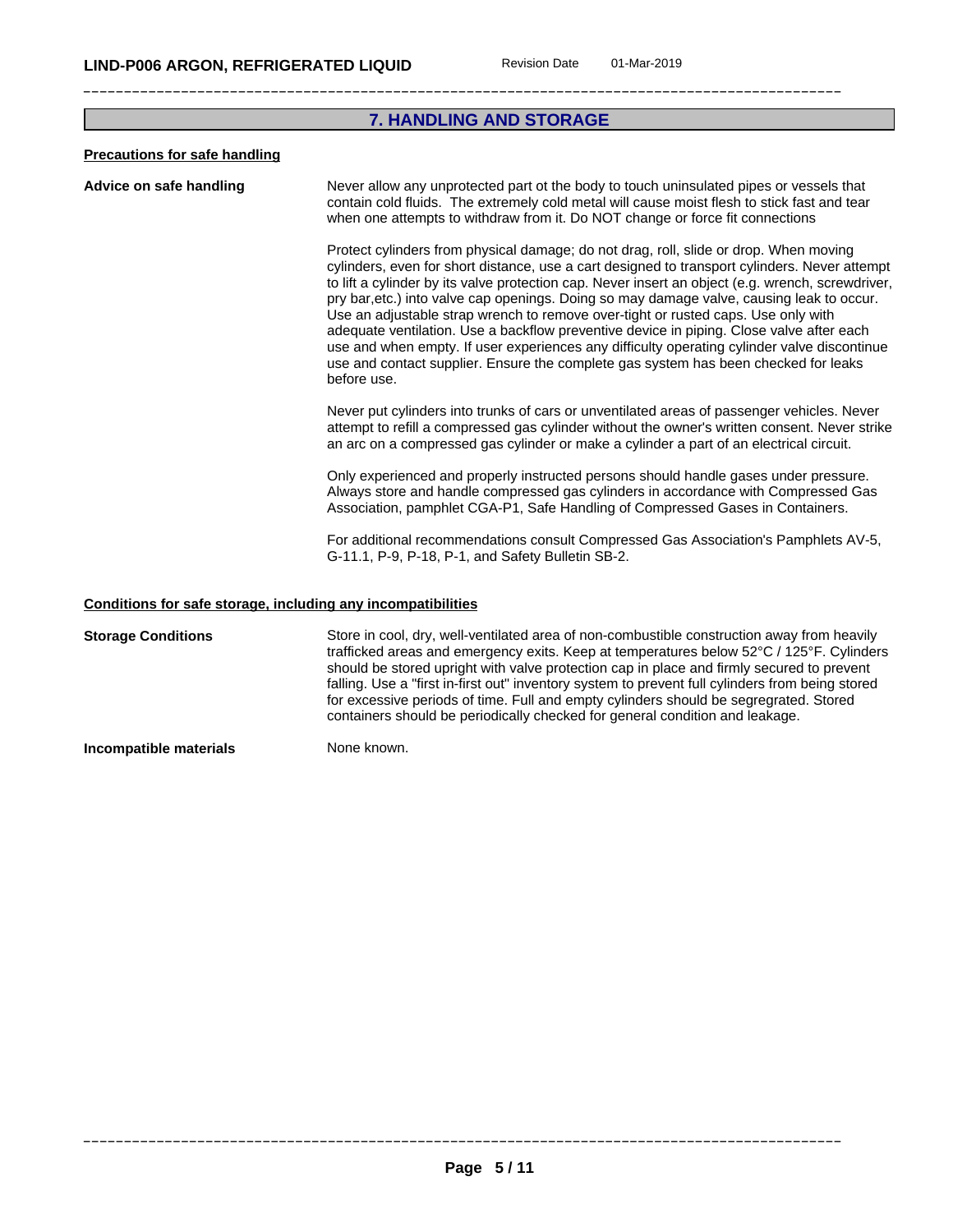# **8. EXPOSURE CONTROLS/PERSONAL PROTECTION**

**Control parameters**

| <b>Exposure Guidelines</b>                                            |                                                                                                                                                               |                 |                                                                                          |  |
|-----------------------------------------------------------------------|---------------------------------------------------------------------------------------------------------------------------------------------------------------|-----------------|------------------------------------------------------------------------------------------|--|
| <b>Chemical Name</b>                                                  | <b>ACGIH TLV</b>                                                                                                                                              | <b>OSHA PEL</b> | <b>NIOSH IDLH</b>                                                                        |  |
| <b>ARGON</b>                                                          | See Appendix F: Minimal                                                                                                                                       | None            | None                                                                                     |  |
| 7440-37-1                                                             | Oxygen Content                                                                                                                                                |                 |                                                                                          |  |
| Appropriate engineering controls                                      |                                                                                                                                                               |                 |                                                                                          |  |
| <b>Engineering Controls</b>                                           | Ventilation systems. Local exhaust ventilation to prevent accumulation of high<br>be used when asphyxiating gases may be released. Showers. Eyewash stations. |                 | concentrations and maintain air-oxygen levels at or above 19.5%. Oxygen detectors should |  |
| Individual protection measures, such as personal protective equipment |                                                                                                                                                               |                 |                                                                                          |  |
| Eye/face protection                                                   | Wear safety glasses with side shields (or goggles). If splashes are likely to occur, wear<br>Face-shield. Goggles.                                            |                 |                                                                                          |  |
| Skin and body protection                                              | Work gloves and safety shoes are recommended when handling cylinders. Wear cold<br>insulating gloves when handling liquid.                                    |                 |                                                                                          |  |
| <b>Respiratory protection</b>                                         | Use positive pressure airline respirator with escape cylinder or self contained breathing<br>apparatus for oxygen-deficient atmospheres (<19.5%).             |                 |                                                                                          |  |
| <b>General Hygiene Considerations</b>                                 | Handle in accordance with good industrial hygiene and safety practice. Do not get in eyes,<br>on skin, or on clothing.                                        |                 |                                                                                          |  |

# **9. PHYSICAL AND CHEMICAL PROPERTIES**

# **Information on basic physical and chemical properties**

| Not applicable<br>рH<br>$-189.4$ °C / $-308.9$ °F<br>Melting/freezing point<br>Not applicable<br><b>Evaporation rate</b><br>Flammability (solid, gas)<br>Non-flammable gas<br>Not applicable<br>Lower flammability limit:<br>Upper flammability limit:<br>Not applicable<br>Not applicable<br><b>Flash point</b><br>No data available<br><b>Autoignition temperature</b><br><b>Decomposition temperature</b><br>No data available<br>Very slight<br><b>Water solubility</b><br>No data available<br><b>Partition coefficient</b><br><b>Kinematic viscosity</b><br>Not applicable | <b>Physical state</b><br>Appearance<br>Odor<br><b>Odor threshold</b> | Gas<br>Colorless<br><b>Odorless</b><br>No information available |  |
|----------------------------------------------------------------------------------------------------------------------------------------------------------------------------------------------------------------------------------------------------------------------------------------------------------------------------------------------------------------------------------------------------------------------------------------------------------------------------------------------------------------------------------------------------------------------------------|----------------------------------------------------------------------|-----------------------------------------------------------------|--|
|----------------------------------------------------------------------------------------------------------------------------------------------------------------------------------------------------------------------------------------------------------------------------------------------------------------------------------------------------------------------------------------------------------------------------------------------------------------------------------------------------------------------------------------------------------------------------------|----------------------------------------------------------------------|-----------------------------------------------------------------|--|

| <b>Chemical Name</b> | Molecular<br>weiaht | Boiling<br>point/range | Vapor Pressurel               | Vapor density<br>(air =1) | <b>Gas Density</b><br>kg/m <sup>3</sup> @20°C | Critical<br>Temperature |
|----------------------|---------------------|------------------------|-------------------------------|---------------------------|-----------------------------------------------|-------------------------|
| ARGON                | 39.94               | $-185.9$ °C            | Above critical<br>temperature | .38                       | .65                                           | າາາ າ ∘∩<br>22.3        |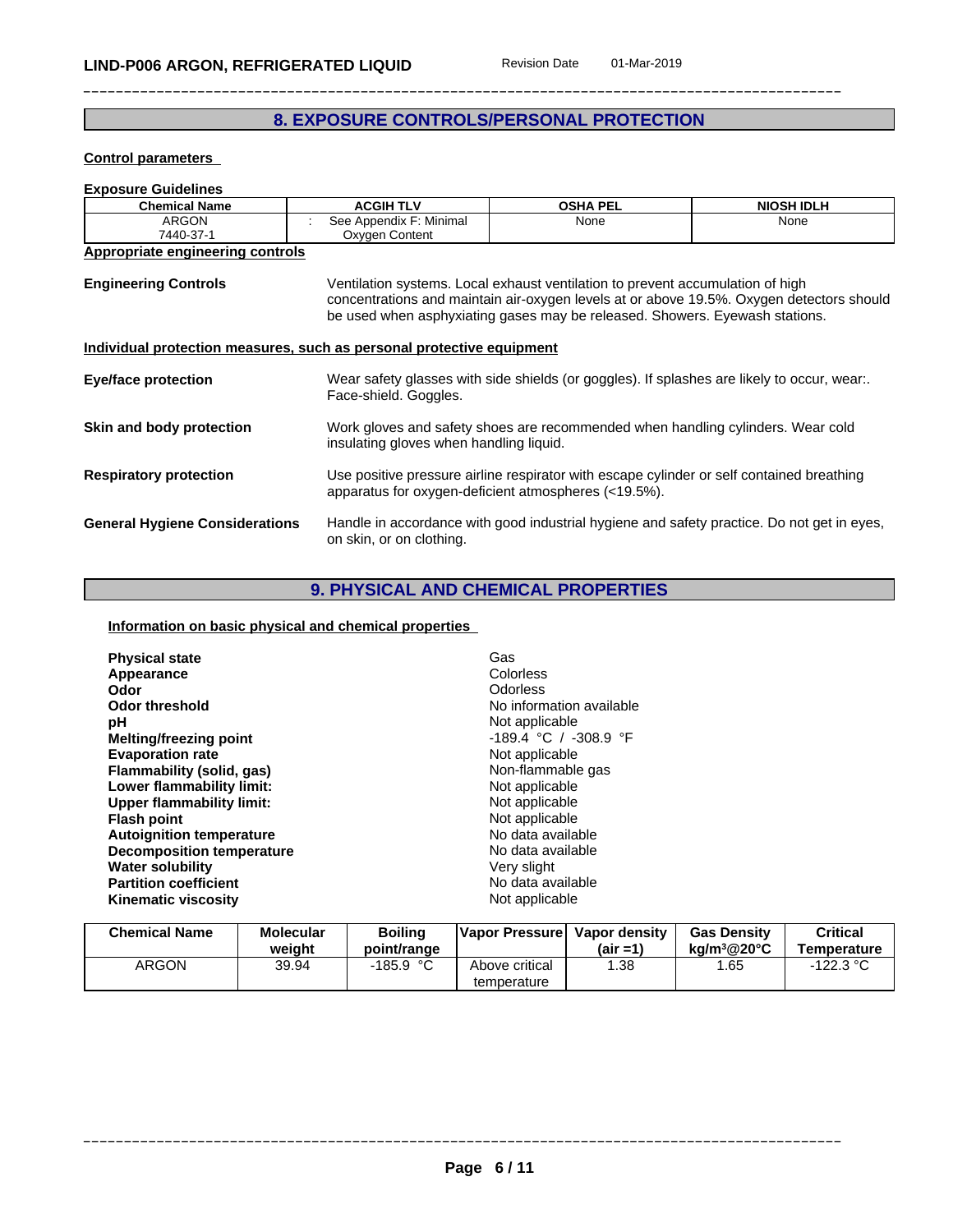# **10. STABILITY AND REACTIVITY**

## **Reactivity**

Not reactive under normal conditions

# **Chemical stability**

Stable under normal conditions.

#### **Explosion data**

**Sensitivity to Mechanical Impact** None. **Sensitivity to Static Discharge** None.

# **Possibility of Hazardous Reactions**

None under normal processing.

# **Conditions to avoid**

None under recommended storage and handling conditions (see Section 7).

#### **Incompatible materials** None known.

**Hazardous Decomposition Products** None known.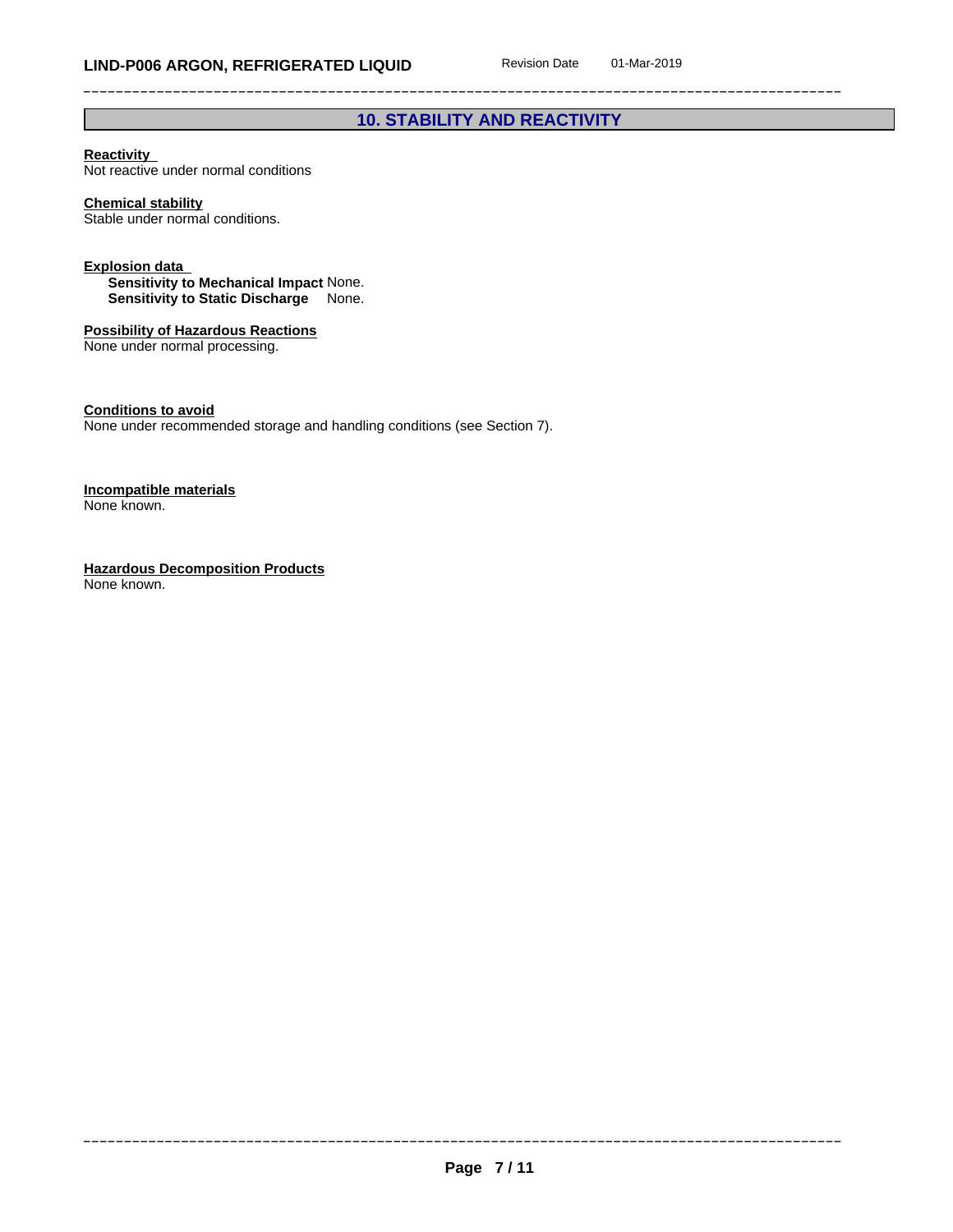|                                                                                                                                                                                                                                                                                                                                                                                                                                                                                                                                                                                                                                                                                                                                                                  | <b>11. TOXICOLOGICAL INFORMATION</b>                            |  |  |
|------------------------------------------------------------------------------------------------------------------------------------------------------------------------------------------------------------------------------------------------------------------------------------------------------------------------------------------------------------------------------------------------------------------------------------------------------------------------------------------------------------------------------------------------------------------------------------------------------------------------------------------------------------------------------------------------------------------------------------------------------------------|-----------------------------------------------------------------|--|--|
| Information on likely routes of exposure                                                                                                                                                                                                                                                                                                                                                                                                                                                                                                                                                                                                                                                                                                                         |                                                                 |  |  |
| <b>Inhalation</b>                                                                                                                                                                                                                                                                                                                                                                                                                                                                                                                                                                                                                                                                                                                                                | Product is a simple asphyxiant.                                 |  |  |
| <b>Skin contact</b>                                                                                                                                                                                                                                                                                                                                                                                                                                                                                                                                                                                                                                                                                                                                              | Contact with evaporating liquid may cause cold burns/frostbite. |  |  |
| Eye contact                                                                                                                                                                                                                                                                                                                                                                                                                                                                                                                                                                                                                                                                                                                                                      | Contact with evaporating liquid may cause cold burns/frostbite. |  |  |
| Ingestion                                                                                                                                                                                                                                                                                                                                                                                                                                                                                                                                                                                                                                                                                                                                                        | Not an expected route of exposure.                              |  |  |
| Information on toxicological effects                                                                                                                                                                                                                                                                                                                                                                                                                                                                                                                                                                                                                                                                                                                             |                                                                 |  |  |
| <b>Symptoms</b>                                                                                                                                                                                                                                                                                                                                                                                                                                                                                                                                                                                                                                                                                                                                                  | No information available                                        |  |  |
|                                                                                                                                                                                                                                                                                                                                                                                                                                                                                                                                                                                                                                                                                                                                                                  |                                                                 |  |  |
| Delayed and immediate effects as well as chronic effects from short and long-term exposure<br>Not classified.<br><b>Irritation</b><br>Not classified.<br><b>Sensitization</b><br><b>Germ cell mutagenicity</b><br>Not classified.<br>Carcinogenicity<br>This product does not contain any carcinogens or potential carcinogens listed by OSHA,<br>IARC or NTP.<br>Not classified.<br><b>Reproductive toxicity</b><br><b>STOT - single exposure</b><br>Not classified.<br><b>STOT - repeated exposure</b><br>Not classified.<br>None known.<br><b>Chronic toxicity</b><br><b>Aspiration hazard</b><br>Not applicable.<br><b>Numerical measures of toxicity</b><br><b>Product Information</b><br>No information available<br>Oral LD50<br>No information available |                                                                 |  |  |
| <b>Inhalation LC50</b>                                                                                                                                                                                                                                                                                                                                                                                                                                                                                                                                                                                                                                                                                                                                           | No information available                                        |  |  |
| <b>12. ECOLOGICAL INFORMATION</b>                                                                                                                                                                                                                                                                                                                                                                                                                                                                                                                                                                                                                                                                                                                                |                                                                 |  |  |

**Ecotoxicity** No known acute aquatic toxicity.

**Persistence and degradability** Not applicable.

# **Bioaccumulation**

No information available.

## **Other adverse effects**

Can cause frost damage to vegetation.

**13. DISPOSAL CONSIDERATIONS**

#### **Waste treatment methods**

**Disposal of wastes** Do not attempt to dispose of residual waste or unused quantities. Return in the shipping container PROPERLY LABELED WITH ANY VALVE OUTLET PLUGS OR CAPS SECURED AND VALVE PROTECTION CAP IN PLACE to Messer for proper disposal.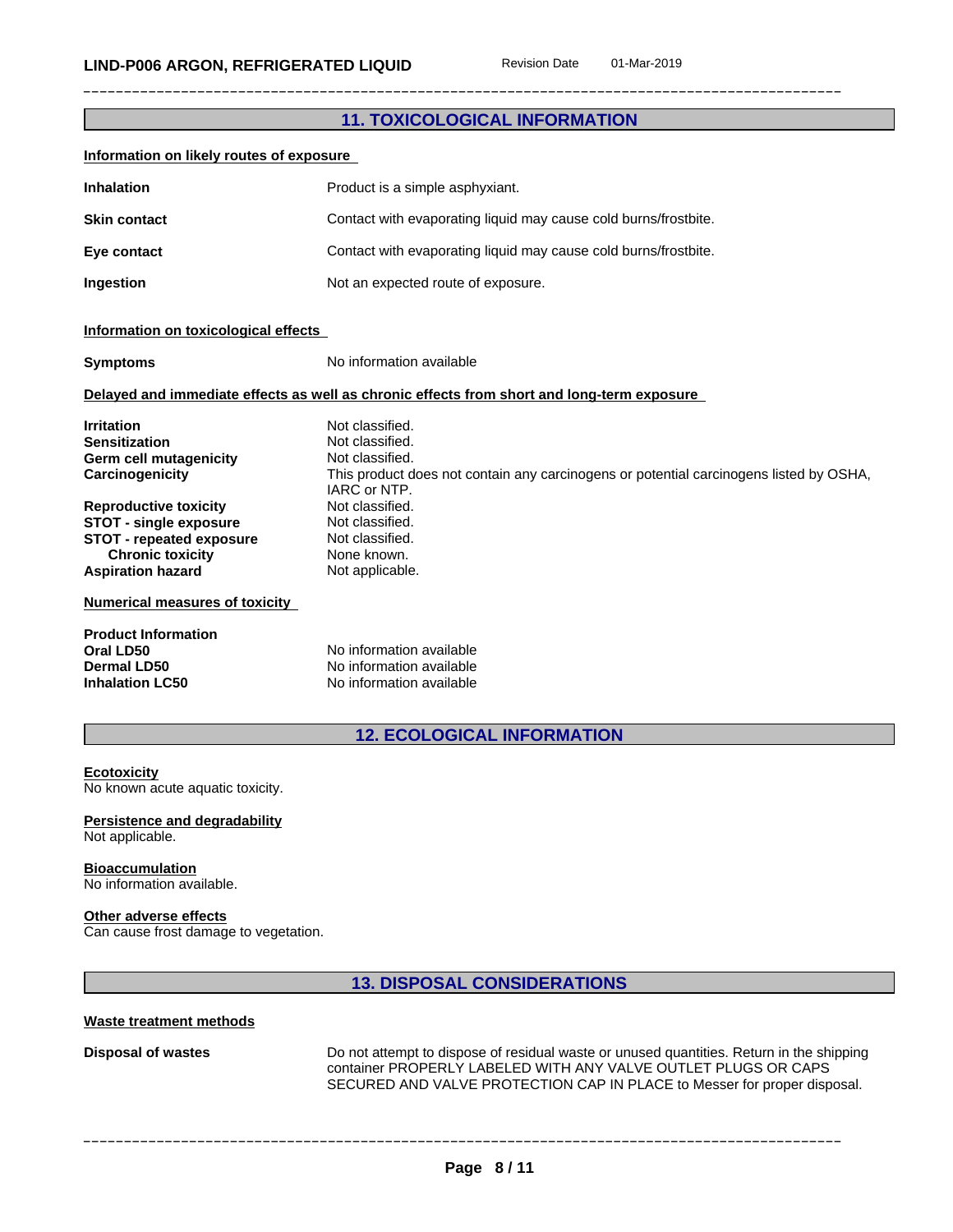# **14. TRANSPORT INFORMATION**

# **DOT**

| UN/ID no.                       | UN1951                                  |
|---------------------------------|-----------------------------------------|
| Proper shipping name            | Argon, refrigerated liquid              |
| <b>Hazard Class</b>             | 22                                      |
| <b>Special Provisions</b>       | T75. TP5                                |
| <b>Description</b>              | UN1951, Argon, refrigerated liquid, 2.2 |
| <b>Emergency Response Guide</b> | 120                                     |
| <b>Number</b>                   |                                         |

# **TDG**

| UN/ID no.            | UN1951                                  |
|----------------------|-----------------------------------------|
| Proper shipping name | Argon, refrigerated liquid              |
| <b>Hazard Class</b>  |                                         |
| <b>Description</b>   | UN1951, Argon, refrigerated liquid, 2.2 |

# **IATA**

| UN/ID no.            | UN1951                                  |
|----------------------|-----------------------------------------|
| Proper shipping name | Argon, refrigerated liquid              |
| <b>Hazard Class</b>  | 2.2                                     |
| <b>ERG Code</b>      | 2L                                      |
| <b>Description</b>   | UN1951, Argon, refrigerated liquid, 2.2 |

# **IMDG**

| UN/ID no.            | UN1951                                |  |
|----------------------|---------------------------------------|--|
| Proper shipping name | Argon, refrigerated liquid            |  |
| <b>Hazard Class</b>  | 2.2                                   |  |
| EmS-No.              | $F-C. S-V$                            |  |
| <b>Description</b>   | UN1951, Argon, refrigerated liquid, 2 |  |
|                      |                                       |  |

**Prated liquid** on, refrigerated liquid, 2.2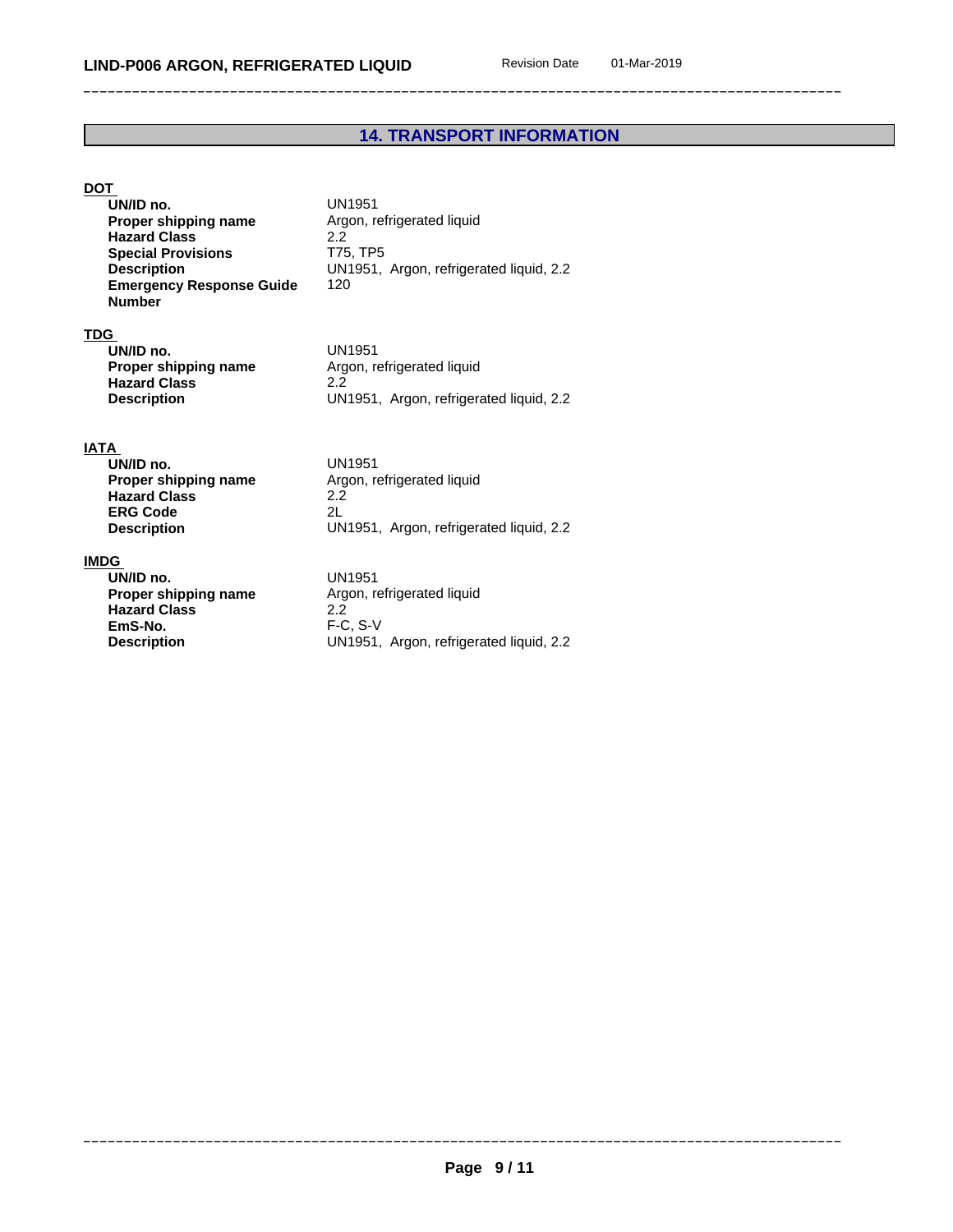# **15. REGULATORY INFORMATION**

# **INTERNATIONAL INVENTORIES**

| TSCA                 | Complies |
|----------------------|----------|
| <b>DSL/NDSL</b>      | Complies |
| <b>EINECS/ELINCS</b> | Complies |

**Legend:** 

**TSCA** - United States Toxic Substances Control Act Section 8(b) Inventory **DSL/NDSL** - Canadian Domestic Substances List/Non-Domestic Substances List **EINECS/ELINCS** - European Inventory of Existing Chemical Substances/European List of Notified Chemical Substances

#### **US FEDERAL REGULATIONS**

#### **SARA 313**

Section 313 of Title III of the Superfund Amendments and Reauthorization Act of 1986 (SARA). This product does not contain any chemicals which are subject to the reporting requirements of the Act and Title 40 of the Code of Federal Regulations, Part 372.

#### **SARA 311/312 Hazard Categories**

Should this product meet EPCRA 311/312 reporting criteria at 40 CFR 370, refer to Section 2 of this SDS for appropriate classifications.

#### **CERCLA**

This material, as supplied, does not contain any substances regulated as hazardous substances under the Comprehensive Environmental Response Compensation and Liability Act (CERCLA) (40 CFR 302) or the Superfund Amendments and Reauthorization Act (SARA) (40 CFR 355). There may be specific reporting requirements at the local, regional, or state level pertaining to releases of this material.

#### **Clean Air Act,Section 112 Hazardous Air Pollutants (HAPs) (see 40 CFR 61)**

This product does not contain any substances regulated as hazardous air pollutants (HAPS) under Section 112 of the Clean Air Act Amendments of 1990.

#### **CWA** (Clean Water Act)

This product does not contain any substances regulated as pollutants pursuant to the Clean Water Act (40 CFR 122.21 and 40 CFR 122.42)

#### **Risk and Process Safety Management Programs**

This material, as supplied, does not contain any regulated substances with specified thresholds under 40 CFR Part 68. This product does not contain any substances regulated as Highly Hazardous Chemicals pursuant to the 29 CFR Part 1910.110.

#### **US STATE REGULATIONS**

#### **California Proposition 65**

This product does not contain any Proposition 65 chemicals

#### **U.S. State Right-to-Know Regulations**

| <b>Chemical Name</b> | <b>Jersey</b><br>New | $T$ . $C$ $\Delta T$ $\ldots$<br>issachusetts<br>. <i>.</i> | ∍.<br>∋nsylvania |
|----------------------|----------------------|-------------------------------------------------------------|------------------|
| Argor                |                      |                                                             |                  |
| 7440-37-1            |                      |                                                             |                  |